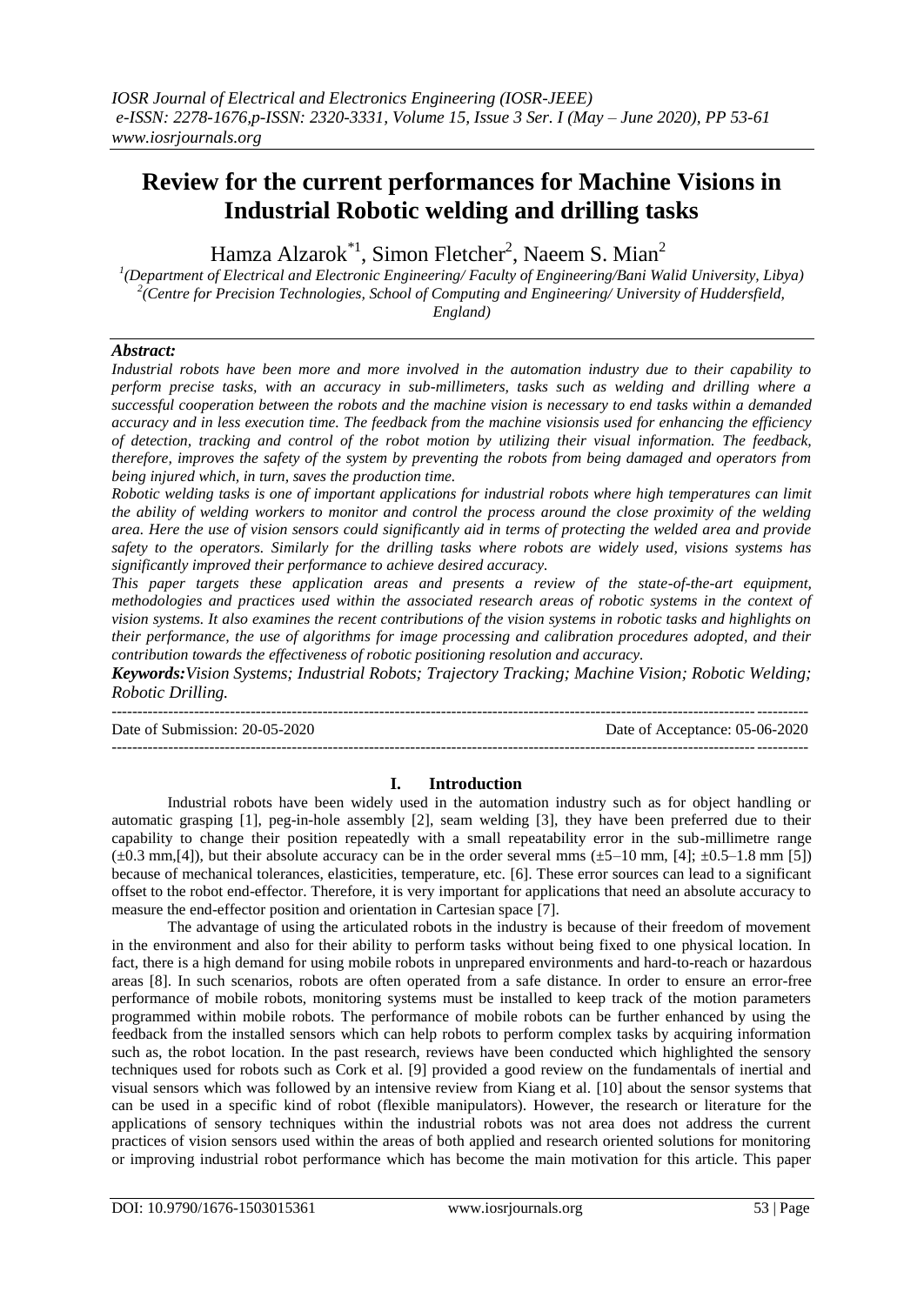provides a comprehensive review of the current contributions of these systems for detecting and tracking of industrial robots and also the challenges toward achieving the demanded manufacturing performance.

There are two common solutions for measuring the robot position. The first solution is to use embedded sensors for measuring the position of the articulated robot, such as by using accelerometers [\[11\]](#page-7-6) and joint sensors [\[12,](#page-7-7) [13\]](#page-7-8) for measuring the angular position and velocity as well as the Cartesian position, orientation, and the linear velocity of the robot end-effector. The advantage of these methods is the ability to provide good short term position estimates. However, they suffer from errors accumulating over time because of the integration of minute increments measurements (e.g. inertial) to obtain the final estimate [\[14\]](#page-7-9) or from errors outside of the control loop such as deformation of the links either from time varying or finite stiffness effects. The second solution is to measure the robot position globally using external sensors such as laser trackers, vision systems or and intelligent global positioning systems (iGPS) [\[15\]](#page-7-10).

Large metrology systems such as laser trackers and iGPS provide higher positioning accuracy than other sensors, and have the capability to be used for measuring the position of the robot end-effector in small and large measurement volumes. However, in order to achieve a sub-millimetre accuracy by these sensors, the hardware cost will increase.

In order to balance between the hardware cost of the measurement system and its capability to provide sufficient information about the robot, vision sensors have been introduced, the distinguishing point of these sensors is in the reduced hardware cost, the easiness to install and use, and also for their applicability in both small and large measurement volumes. In industrial robotic applications, vision sensors have be intensively employed with the robots as tracking systems, trends of using these systems have significantly increased over thepast decade (as shown in [Figure 1\)](#page-1-0), particularly in four popular applications which are welding, drilling, pick-place, and assembly. The contribution and challenges of the vision sensors in welding and drilling applications will be the scope of this paper, also, this paper will also highlight on the challenges of applying these sensors and the efforts made by researcher to cope with them, and the paper is organized as follows. Section [II](#page-1-1) highlights on the possible configurations of the vision sensor, Section [III](#page-3-0) and section [IV](#page-5-0) reviews the use of vision systems in robotic welding and drilling tasks. Section [V](#page-6-4) discusses the associated challenges which may affect the applications of the vision system in the industrial robotic fields followed by Section [VI](#page-6-5) which outlines the conclusions drawn from this work.



<span id="page-1-0"></span>**Figure 1:** Trends in the use of vision system in robotic manufacturing tasks between 2006 and 2016

## **II. Vision sensors**

<span id="page-1-1"></span>Vision-based tracking sensors have been intensively used in industrial robotic applications, such as in grasping [\[16,](#page-7-11) [17\]](#page-7-12), assembly [\[18,](#page-7-13) [19\]](#page-7-14), welding [\[20\]](#page-7-15) and drilling tasks [\[21\]](#page-7-16). In the aforementioned tasks, there are two possible configurations to set up a vision system (see [Figure 2\)](#page-2-0) namely eye-in-hand and eye-to-hand [\[22-](#page-7-17) [28\]](#page-7-17). The eye-in-hand camera configuration (ENH) involves visual systems that are usually used by composing two or more cameras that can be rigidly attached to the robot end-effectors, whereas the eye-to-hand camera configuration (E2H) involves the vision systems that are fixed in the workspace [\[29\]](#page-7-18). The ENH camera method enables the robot to view the workspace more flexibly, but with restricted field of view (FOV) [\[22\]](#page-7-17). However, E2H camera ensures a panoramic view of the workspace, but typically produce lower resolution images[\[30\]](#page-7-19).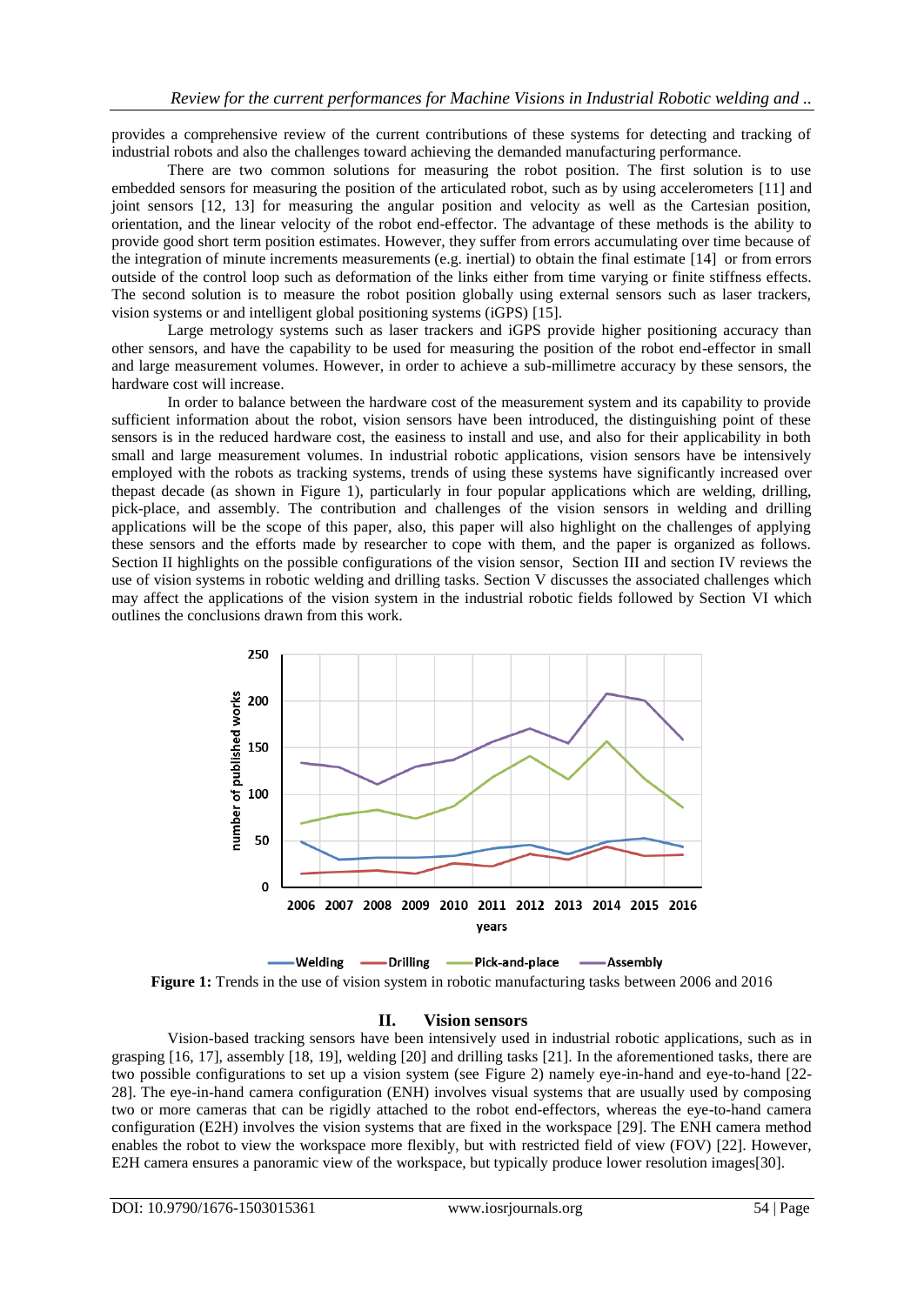As the single ENH camera moves away from the target object, the FOV of the camera is increased at the cost of reduced accuracy. Multi ENH configurations with different FOVs have beensuggested to address the deficiencies of a single camera and to increase the overall FOV and improve the overall accuracy. However, the visibility of the target object, and the common appearance of errors in the target object modelling (e.g., CAD modelling errors) are crucial for such configurations and strongly affects the overall robot pose estimation. According to Assa[\[31\]](#page-7-20) there are a few methodologies introduced for addressing this problem such as one by Malis et al. [\[32\]](#page-7-21) in which comparison was made between the precision of multi ENH camera to a single ENH camera. The authors found that the positioning accuracy was significantly enhanced with the use of multicamera visual Servoing compared to the use of a single ENH camera.



**Figure 2:** Possible Camera configurations

<span id="page-2-0"></span>Another type of camera configurations which is less highlighted in the reviewed papers is the cooperation between two cameras, the first one could be considered as an E2H camera, and the other one as an ENH camera (see [\[33,](#page-7-22) [34\]](#page-7-23)). The advantage of this cooperation is the ability to subdivide the tracking process into two tasks, the first is tracking the target and the second is knowing the position of the robot end-effector, with each task being performed with a single camera. In both tasks, image information is used to determine the error between the current location of the robot and its desired location. The image information that is used to perform the task is either i) two dimensional, described by using coordinates of the image plane, or ii) three dimensional where a camera or object model is employed to retrieve pose information with respect to the camera/world/robot coordinate system. The robot is controlled either using image information as two or three dimensional which classifies the visual servo systems additionally as: Position-based visual servo systems, Image-based visual servo systems, and the third is a cooperation of the previous two approaches [\[35\]](#page-7-24), called 2 ½ D visual Servoing. This approach provides an advantage in not requiring any geometric 3D model of the object in comparison with position-based visual Servoing. Furthermore, the  $2\frac{1}{2}$  D visual Servoing ensures the convergence of the control law in the whole task space which is not available in the image-based visual Servoing. However, the  $2 \frac{1}{2}$  D visual Servoing is more sensitive to image noise in comparison with 2D visual Servoing, and that refers to the third approach which directly uses visual features as inputs of the control law without any additional estimation step [\[36\]](#page-7-25).

The cooperation between ENH/E2Hcameras is introduced as suitable option in the case where the employed stereo vision system either cannot provide precise information or can provide precise information about the actual position of the robot but with long time delay. In this case, each task is performed with a single camera i.e. the ENH camera can perform the tracking of the target and the fixed camera can measure the position of the robot arm in the 3D space. Moreover, while complex artificial vision algorithms are required by the stereo vision system, an ENH/E2H camera cooperation could be performed with easier image processing [\[37\]](#page-7-26).

In the case where anadditional visual information about the tracked targets is required during the execution of a certain robotic task, the use of multi camera systems is often a more suitable choice compared to single or stereo camera configurations [\[38\]](#page-7-27). However, the downside of using multi-camera systems is the need for matching across multiple views that are captured from different cameras having different perspectives, which is usually a time consuming and non–trivial problem. Therefore, servo systems that use more than two cameras for controlling a robot are uncommon [\[35\]](#page-7-24), in addition to the matching problem, and the additional hardware cost as main factors affecting the use of multi-cameras. The E2H cameras are widely preferred in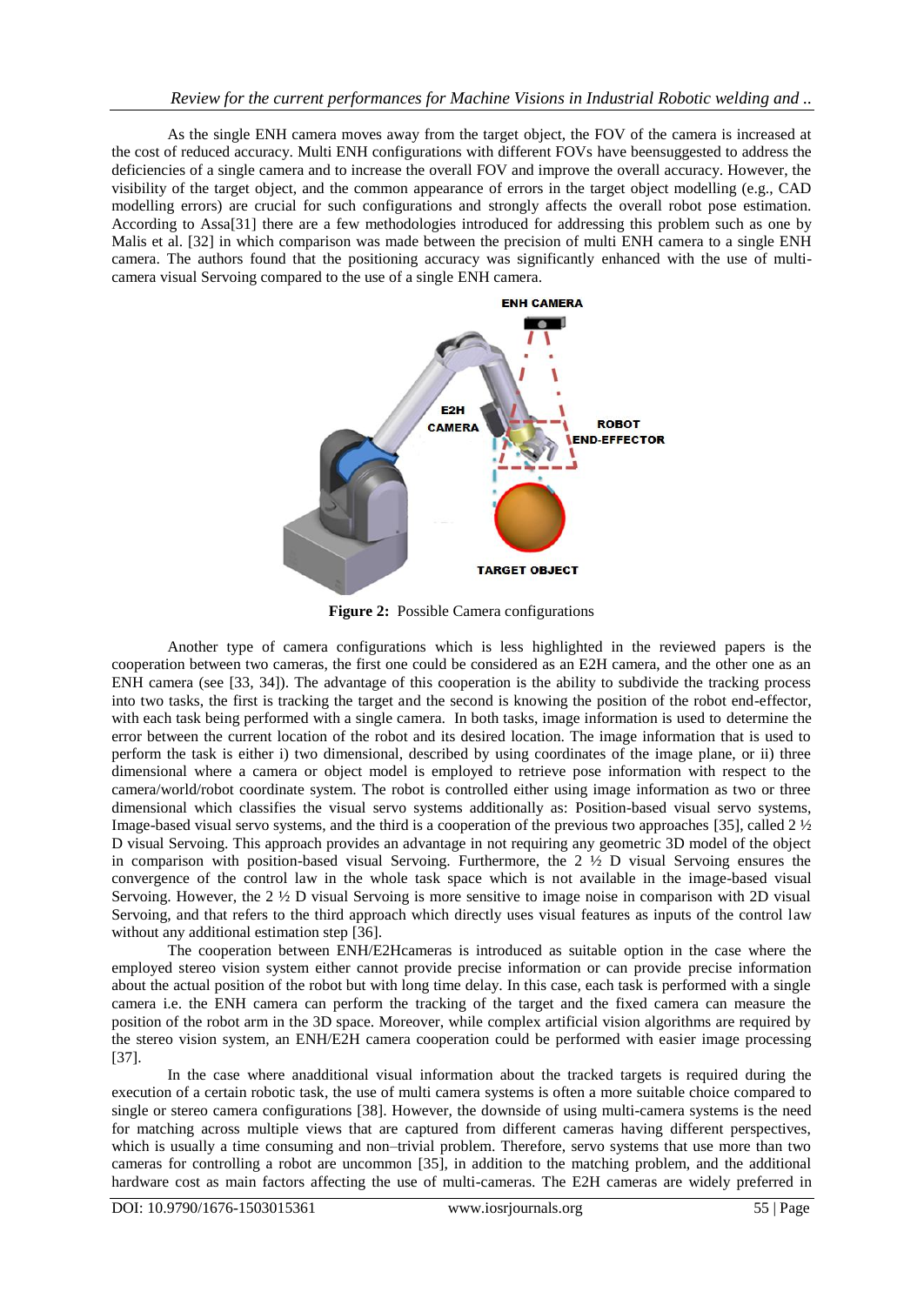robotic grasping [\[39\]](#page-7-28)and in assembly tasks[\[40\]](#page-7-29) due to the importance to track both the target to be grasped or assembled and also to recognize the position of the robot end-effector, this kind of setups provide a wide field of view of the workpiece. However, in robotic welding and drilling tasks, vision sensors are often used in a single ENH setup, due to the nature of these tasks which require the camera view to be closure to the weld seams in order to keep the seam trajectory or to ensure the perpendicularity between the drill-end effector and the workpiece surface[\[41,](#page-7-30) [42\]](#page-7-31).

In the next sections, the practical use of vision systems as tracking systems with the robotic manipulation in robotic welding and drilling tasks will be highlighted, and their challenges towards achieving the desired accuracy for the two aforementioned tasks will be discussed.

## **III. Robotic welding tasks**

<span id="page-3-0"></span>Welding has been widely used in many industrial applications but the automation level is still low at the current stage. More than 90 % of the welding tasks are executed manually [\[43,](#page-7-32) [44\]](#page-7-33), and that might refer to the cost which is often cheaper compared with using robotic welding [\[45\]](#page-8-0). Although in some welding tasks, industrial robots have been adopted and used in the factories but most of them operate in the teaching-andplayback mode [\[46\]](#page-8-1). Huang and Kovacevic[\[47\]](#page-8-2) defined this mode as "In which the position and motion path of the welding torch are predefined and taught point by point". This mode has special requirements for the shape and the position of the weldments, which limits the applications of the welding robots and reduces the quality of welding [\[46\]](#page-8-1).

However, some welding processes such as based on semi-automated welding methods require manpower to monitor and guide the welding system during the welding process. Since high temperatures are involved during the welding process and the requirement to protect the welded area using gas, and where the health and safety cannot be compromised, welding operators are abstained from entering inside the welding vicinity to monitor and control the process. Error caused by the human operation and the welding environment lead to errors in the coordinates of the weld seam which affect the welding quality. To cope with these problems that consumes time and manpower, vision systems was suggested [\[48\]](#page-8-3).

In the welding automation field, there are three aspects in which the vision sensor can be utilized, the seam tracking [\[49,](#page-8-4) [50\]](#page-8-5), the weld pool control [\[51,](#page-8-6) [52\]](#page-8-7), and the initial weld point positioning [\[53,](#page-8-8) [54\]](#page-8-9). Vision sensor system has become a vital part of the robot welding detection system as it performs many functions such as welding environment identification, initial welding seam guiding and welding seam tracking.

Vision sensors in particular have gained popularity among researchers mainly because it is a noncontact sensing system with high measurement accuracy [\[46\]](#page-8-1). Also, for its very low hardware cost compared to laser sensors. For example, the cost of a visual sensor (including CCD camera, lens, data acquisition, etc.) is approximately \$1.500 whereas the cost of production of a laser sensor is 15 times higher than the visual sensor (Meta vision systems) [\[43\]](#page-7-32).

Vision sensors were used to view the laser structured light projected onto the groove to detect the groove position [\[55\]](#page-8-10), groove size [\[56\]](#page-8-11), and weld deviation [\[57\]](#page-8-12). This laser vision sensor is useful for seam tracking. However, the laser vision sensor still has several limitations. First, the detected position must be placed at a distance (30–100 mm) ahead of the weld pool [\[58\]](#page-8-13). Although the detected position of grooves can be recorded, the distortion between the detected position and the weld pool caused by the strong thermal effect leads to an error. Second, it is difficult to detect the projected laser structured light when working with shiny surfaces. Third, the laser vision sensor is applicable only to seam detection and cannot be used for viewing arc and weld pool [\[59\]](#page-8-14).

To solve these problems, many researchers used only a vision sensor to capture welding images without structured light in gas tungsten arc welding [\[43\]](#page-7-32) and gas metal arc welding [\[60\]](#page-8-15).

The employment of optical filters with the vision sensors is another issue, although that the optical filters are employed in front of the lens in order to filter out an arc in a certain wavelength range and can reduce the arc's interference with the imaging, they can also result in the loss of some useful information because useful image information on the wire, arc, weld pool, and groove is distributed in various wavebands of the spectrum; thus, the image quality declines and image edge blurs, which brings trouble to the subsequent image processing. therefore, the use of only a wide dynamic range (WDR) camera without employing any external light source or filter is suggested [\[59\]](#page-8-14).

The use of camera without any filters was also preferred for narrow welding seam, Chen et al. [\[3\]](#page-6-2) have not employed any filters with their proposed vision system due to the reason that the camera cannot recognize a narrow seam feature properly in the presence of a filter. Moreover, since the main goal of using filters is to avoid obtaining noisy images, researchers such as Xu et al. [\[61\]](#page-8-16) proposed an image processing technique for extracting the seam line from the noisy images, the technique is a combination of profile extraction, Hough transform, and least square fitting was. The results obtained showed that the seam tracking errors, measured according to the image errors, were within 0.4-0.72 mm.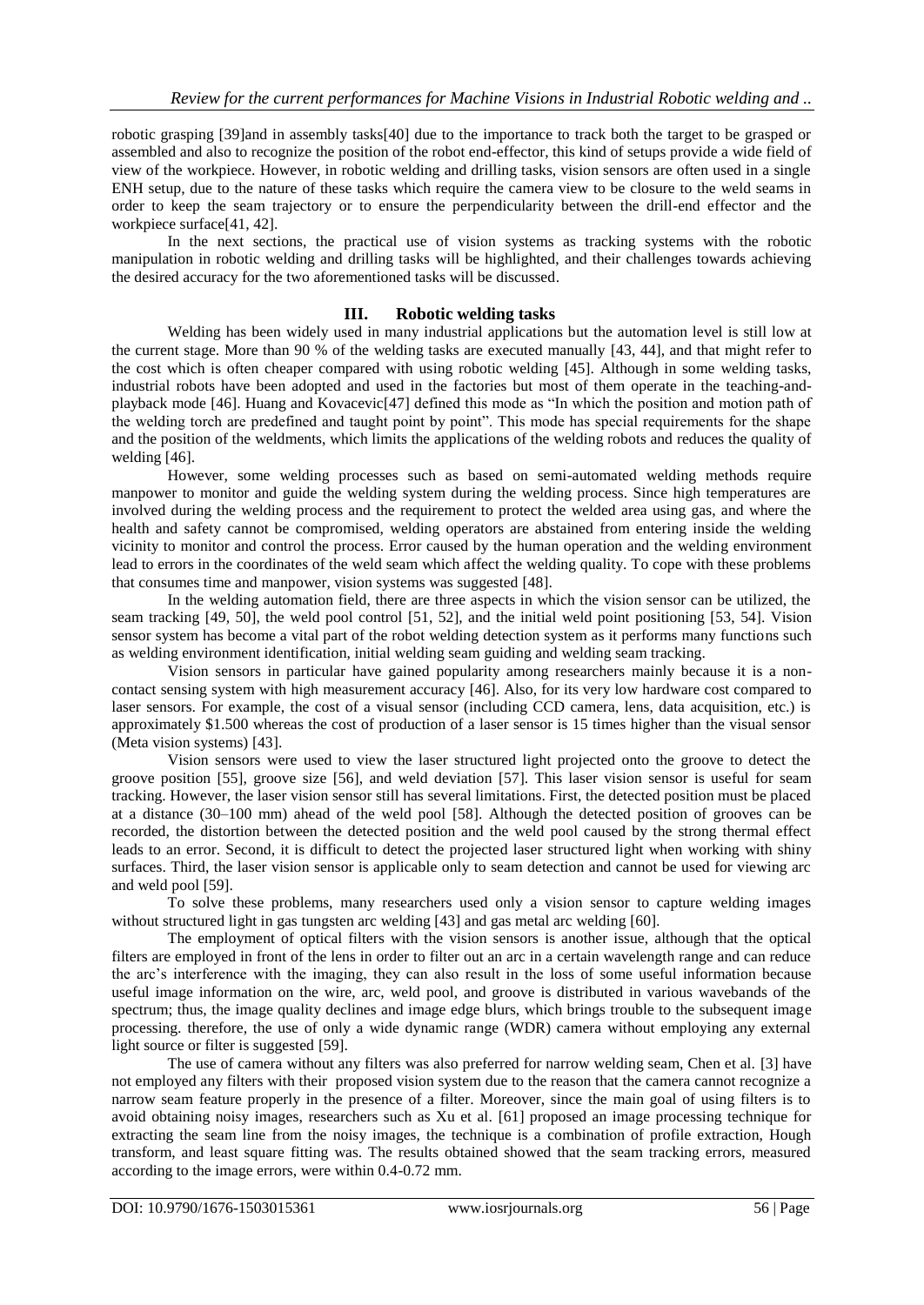laser vision sensors have been preferred by researchers in different welding tasks such as [\[62\]](#page-8-17) by Sung et al. [\[63\]](#page-8-18) for joint tracking in high-speed welding with a maximum tracking error of 0.6 mm, and by Gu et al. [\[57\]](#page-8-12) as an automatic seam tracking system of multi-pass metal active gas (MAG) welding with tracking errors in all their experiments within the range of 0.3 mm.

The authors introduced a calibrated active vision system which can automatically identify welding seams and then measure their 3D coordinates in order to be used for an industrial robotic arc welding system. However, according to Chen et al.[\[3\]](#page-6-2), the active visual sensor may not be a practical solution in tracking the narrow seam because of the hardness of capturing and recognizing the deformed laser light stripe for narrow seam during the welding. To address this issue a passive vision-based robotic welding system was suggested.

a Passive vision based seam tracking system was developed by Xu et al. [\[43\]](#page-7-32) and Ye et al. [\[60\]](#page-8-15) for Gas Tungsten Arc Welding (GTAW) task. Ye et al stated that the accuracy of the weld seam tracking was affected by the following factors, 1) image processing error, 2) calibration error, and 3) the time delay produced from capturing and processing images and sending the data to the robot. Although the modified formula of weld pool centre reduced the tracking error caused by the delay, however the formula cannot eliminate the error completely due to the fact that time spent on capturing and processing images was variable.

Passive vision sensors have also been preferred for another kind of seams welding named closed-gap butt of thin plate. Ma et al. [\[64\]](#page-8-19) justified the use of passive sensors instead of active sensor because of the difficulty to use the later for this kind of seams welding (closed-gap butt of thin plate), where there is no depth variation in scanning across the seam.

Xu et al. [\[65\]](#page-8-20) proposed a tracking system based on a circular laser vision sensor for weld seam location and seam tracking in Gas Tungsten Arc Welding (GTAW). A 6-DOF welding robot (namely IRB2400) was used to hold the camera and the welding torch while it moves along the weld seam. Order statistic filter method was proposed in order to obtain perfect circular laser trajectory and for minimising the random noise without blurring edge.

Shen et al. [\[66\]](#page-8-21) dealt with two challenges during the use of their proposed a passive vision system during the square-wave AC GTAW. The first challenge is how to reduce the computational cost, and the second is how to obtain clear images. In order to cope with the first challenge, they used two small windows instead of using full resolution images and in order to obtain clear images and extract the seam edges, a median filter, edge detection and thinning algorithms were used with the captured images.

In addition to the GTAW process, passive vision systems have also been introduced for real time seam tracking in robotic Gas Metal Arc Welding (GMAW). According to Xu et al. [\[67\]](#page-8-22), passive vision systems were preferred due to their low hardware cost compared to the active systems and due to their ability to provide rich seam information which can cope with the problem of laser tracking system [\[66\]](#page-8-21).

The main difference between the passive and active vision systems is in the source of the imaging light, in active systems, devices such as laser light source was used for producing high intensity light. However, the arc light illumination was used in the passive systems for capturing the images[\[67\]](#page-8-22).

Xu et al. [\[67\]](#page-8-22) used a passive vision technique for real time tracking of the weld seam and controlling the quality of the weld in robotic gas metal arc welding (GMAW). The low hardware cost was the reason for using a camera with low image capturing rate and low frequency. despite of that, the obtained results showed that the tracking accuracy of the robot welding system was within  $\pm 0.3$  mm which meets the requirement of the real time seam tracking.

The existence of the welding operator might be necessary for the performance of some welding tasks, especially when the welding task is executed in complex and poor environments, Plasma Arc Welding (PAW) as an example of the welding tasks that require use of operators for monitoring the computer system. In the event of some unexpected result, the program will send a message on the computer screen to alarm the operator to adjust the workpiece manually [\[68\]](#page-8-23).

Vision sensors in the reviewed works in the robotic welding tasks are often used in a single ENH setup, due to the nature of these tasks which require the camera view to be closure to the weld seams in order to keep the seam trajectory in the FOV of the sensor [\[69\]](#page-8-24). Moreover, a single ENH camera can be used for acquiring the 3D coordinates of the welding seam [\[70\]](#page-8-25). The use of a single camera instead of multi camera was justified by Chen et al. [\[71\]](#page-8-26) because of the convenience in the single camera setup than using two ENH cameras. However, a practical comparison between the two methods needs to be done in order to evaluate which one is more efficient.

Dinham and Fang [\[45\]](#page-8-0) indicated some challenges resulting from the use of computer vision system in robotic welding. These involve reflections and imperfections on the surface of the material, for e.g., due to the scratches which could have adverse effects on the edge identification. Another difficulty arises if the surfaces of the steel from a computer vision side are largely textureless and do not provide unique feature points which will make stereo matching difficult.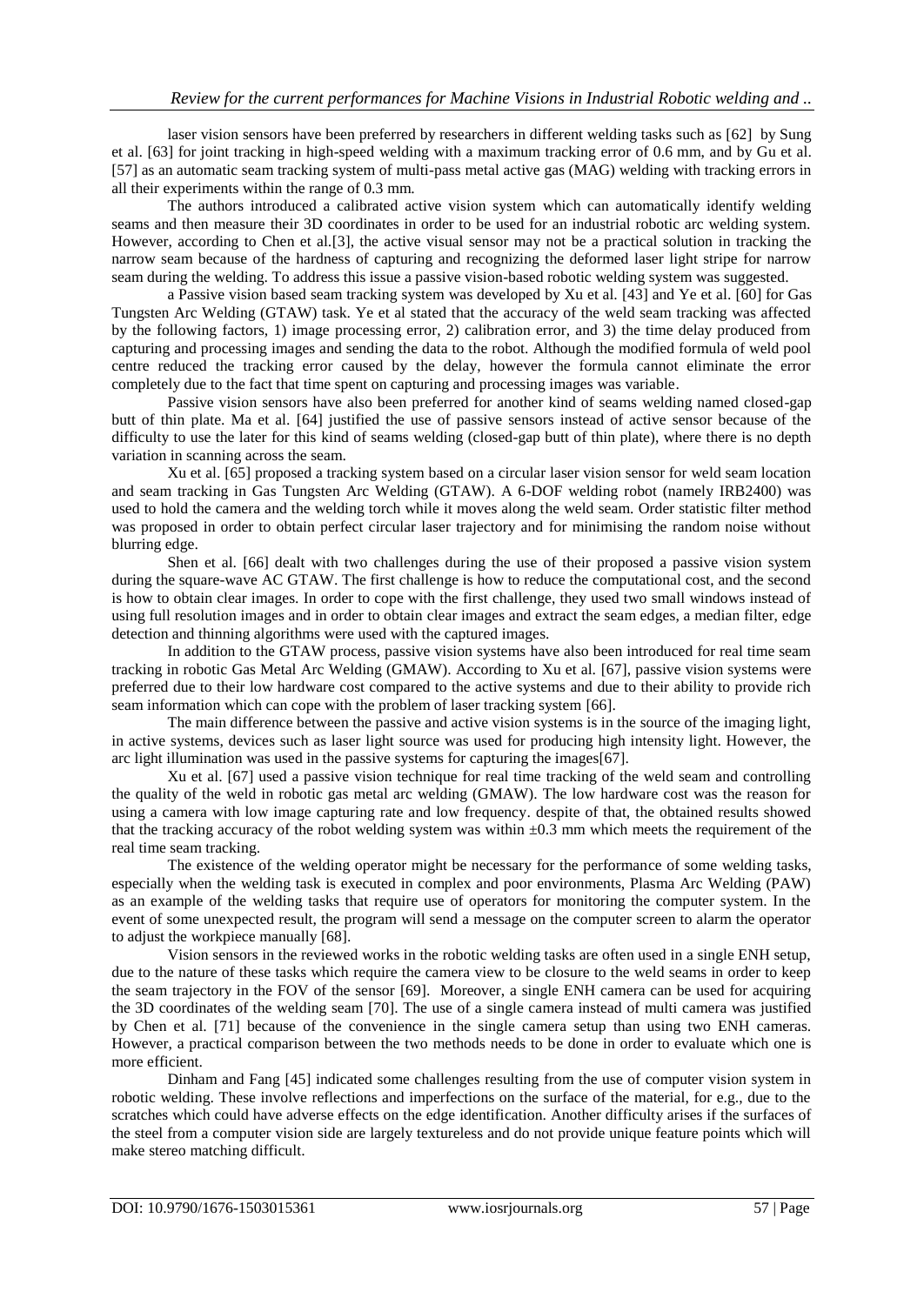In summary, [Table 1](#page-5-1) shows a sample of vision tracking algorithms applied by researchers in different welding tracking tasks and their achievable positioning accuracy.<br>Table 1: Examples for various elections for valding

<span id="page-5-1"></span>

| <b>Table 1:</b> Examples for various algorithms for weighing tasks with the active accuracy |                                     |                              |                                   |
|---------------------------------------------------------------------------------------------|-------------------------------------|------------------------------|-----------------------------------|
| Authors                                                                                     | Detection algorithm                 | <b>Welding Tracking task</b> | Achieved accuracy                 |
| Sung et al. [63]                                                                            | template matching method            | High speed joint tracking    | $0.6$ mm                          |
| Gu et al. [57]                                                                              | feature extraction algorithm        | <b>GMAW</b>                  | $0.3 \text{ mm}$                  |
| Ye et al. [60]                                                                              | Sobel operator                      | <b>GMAW</b>                  | $\pm 0.5$ mm (straight) & $\pm 1$ |
|                                                                                             |                                     |                              | mm (curve)                        |
| Xu et al. [43]                                                                              | enhanced Canny algorithm            | <b>GTA</b>                   | $\pm 0.3$ mm                      |
| Xu et al. [72]                                                                              |                                     | <b>GTA</b>                   | less than 1 mm                    |
| Xu et al. [65]                                                                              |                                     | <b>GTA</b>                   | less than $0.5 \text{ mm}$        |
| Shen et al. [66]                                                                            | an eight-bit grey level             | <b>GTA</b>                   | $\pm 0.2$ mm                      |
| Ma et al. [64]                                                                              | edge                                | planar butt                  | $\pm 0.3$ mm                      |
| Xu et al. [67]                                                                              | Canny edge algorithm                | <b>GMAW</b>                  | $\pm 0.3$ mm                      |
| Chen et al. [70]                                                                            | sub pixel edge detection based on   |                              | $3 \text{ mm}$ (S shape) & 4.5 mm |
|                                                                                             | Zernike moment                      |                              | (saddle)                          |
| Gao et al. [73]                                                                             |                                     | fibre laser                  | less than $0.03$                  |
| Xu et al. [61]                                                                              | profile extraction, Hough           | narrow butt                  | $0.4 - 0.72$ mm                   |
|                                                                                             | transform, and least square fitting |                              |                                   |
| Chen et al. [3]                                                                             | profile extraction, Hough           | narrow                       | $0.3 - 0.4$ mm                    |
|                                                                                             | transform, and least square fitting |                              |                                   |
| De Graaf et al. [69]                                                                        |                                     | laser                        | $0.1 - 0.5$ mm (cur)              |
| Dinham and Fang [45]                                                                        | Hough transform                     | arc                          | $\pm 1$ mm                        |
| Stoica et al. [74]                                                                          | edge detection algorithm (square    |                              | $2 \text{ mm}$                    |
|                                                                                             | tool)                               |                              |                                   |

## **Table 1:** Examples **Table 1:** Example 1: Example 1: Example 1: Example 1: Example 1: Example 1: Example 2: Example

## **IV. Robotic drilling tasks**

<span id="page-5-0"></span>Robotic drilling for aircraft structures with high accuracy has been a challenging task due to the difficulties involved with drilling large number of fastener holes on a variety of machine materials such as titanium and other composite materials [\[75\]](#page-8-30). Manual drilling is labor-intensive, time-consuming, may cause health problems to the operators and do not guarantee the desired quality [\[76\]](#page-8-31). Therefore, in order to perform a robotic drilling task with good quality that meets the task requirement, vision systems were introduced as a noncontact and cost effective system which can improve the positioning accuracy of the drilling systems by measuring the workpiece position, correcting the drilling position by comparing the actual and theoretical positions of the workpiece [\[75\]](#page-8-30). As the vision systems gained popularity, they were also prone to the measurement errors. The setup of the vision sensor in drilling tasks is often in an ENH configuration.

Zhu et al. [\[75\]](#page-8-30) discussed the measurement errors associated with the vision system that occurred within the robotic drilling applications. These errors are due to the non-perpendicularity between the optical axis of the camera and the surface of the workpiece and wrong object distance between the lens of the camera and the surface of the workpiece. To counter this, the authors proposed a technique based on the use of four laser sensors for providing feedback information to adjust the camera pose with respect to the workpiece.

In drilling applications, when the robotic drilling system is operating, the drill-end effector has to be perpendicular to the workpiece surface and the distance between the drill bit and the surface is not variant, so obtaining the depth information by the vision systems is not important for the drilling system. Furthermore, obtaining the depth information of the monocular vision system is not an easy task due to the difficulty in calculation and the time consumption, therefore techniques for avoiding the calculation of the depth information were introduced. For instance, Zhan et al. [\[77\]](#page-8-32) introduced a calibration method which indirectly obtains the relative relationship of the hand-eye vision from the relationship between the image coordinate system and the world coordinate system. The proposed method is simple and practical, and can also be used for achieving high positioning accuracy within 0.4 mm including the positioning error of the robot and the drilling end effector without the need to use expensive auxiliary calibration devices.

Zhu et al.[\[41\]](#page-7-30) developed a monocular vision system for improving the positioning accuracy in robotic drilling. Due to the effect of the noise and environmental disturbances on the vision measurements in the applications of robotic drilling. An elliptical contour extraction method named saliency-snake method was proposed, the performance of this method was compared with other detection techniques (e.g., Otsu algorithm and Hough transform method) on different noisy images taken at different exposure times. The introduced method succeeded in detecting reference holes in all images despite of the variation of the exposure time and the changes of burrs and dust flocks.

Bi and Liang [\[76\]](#page-8-31) developed a robotic drilling system for titanium structures, the proposed systems composed of a workpiece holding fixture, a sensor system which comprised of a Kistler 9234 strain transmitter for measuring thrust force and an industrial camera (ENH) for measuring the location and identifying weld marks. A plane-based hand-eye algorithm was used for calibrating the vision system. The data collected from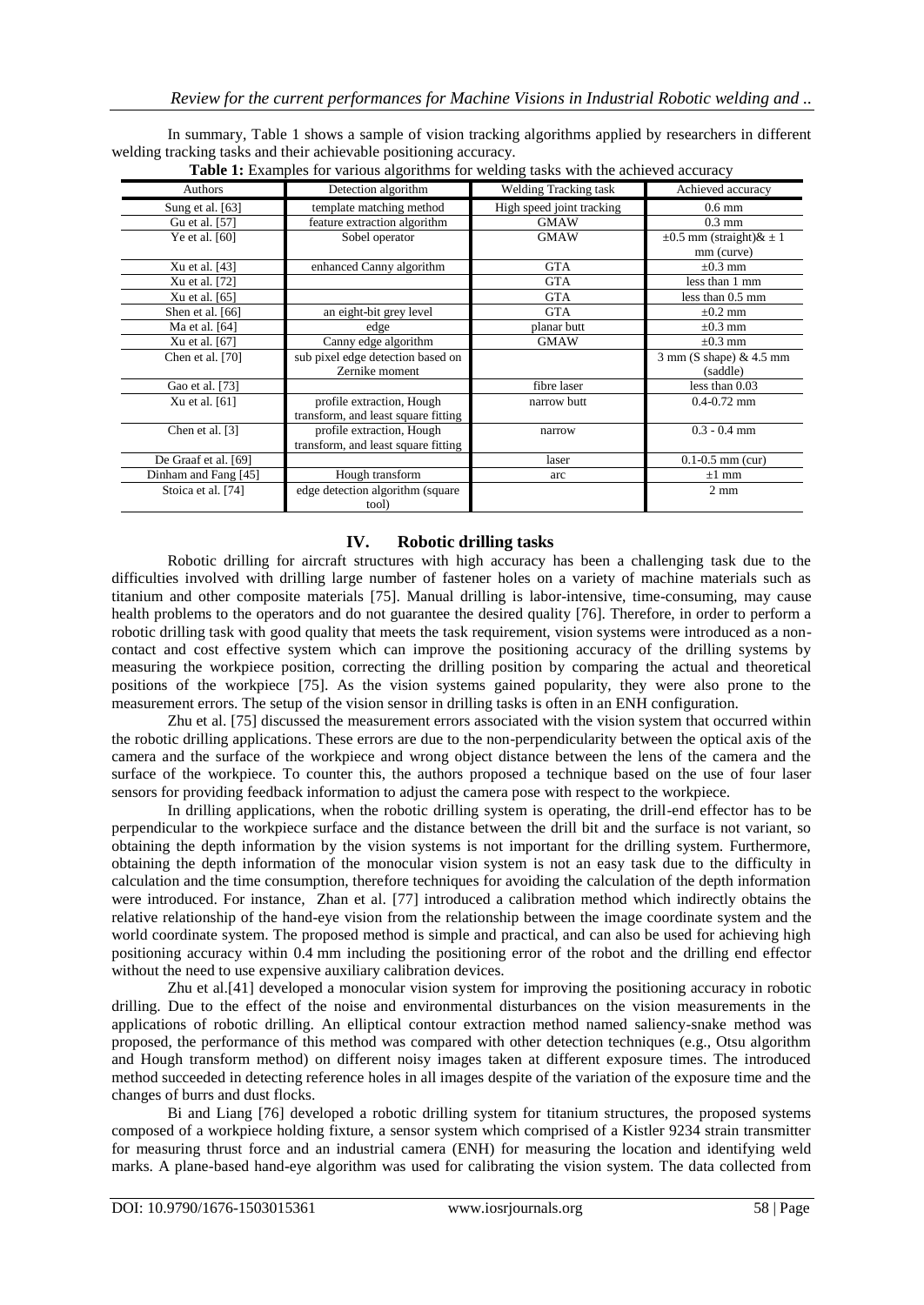the measurements showed poor consistency due to the stiffness, corresponding to the configuration of the robot joint, differing at each target point.

Mei et al. [\[78\]](#page-8-33) proposed an in-process robot based calibration technique using a 2D vision system. The used vision system consisted of an industrial camera (ENH) with a lens that has invariant focal length. An iterative measurement algorithm was used for positioning of the reference holes to avoid the errors of the measurement caused by the non-perpendicularity and object distance. Depth control with auto focus was integrated to measure the features in 3D space without the need for extra sensors. The experimental results showed that the rough positioning accuracy of the drilled holes was minimized from 4 mm to 0.6 mm after performing the calibration.

In summary, the main challenges in robotic drilling tasks and their proposed solutions can be summarized in [Table 2.](#page-6-6) 

<span id="page-6-6"></span>

| Type of challenge                                                                        | Suggested solutions                                                          |  |
|------------------------------------------------------------------------------------------|------------------------------------------------------------------------------|--|
| non-perpendicularity between the optical axis of the camera and<br>the workpiece surface | Feedback from multi laser sensors for the positioning adjustment<br>75       |  |
|                                                                                          | An iterative measurement algorithm for avoiding the measurement<br>error[78] |  |
| the difficulty in the calculation of the depth information                               | a calibration method for avoiding the direct calculation [77]                |  |
| poor consistency due to the robot stiffness                                              | No solution presented [76]                                                   |  |

**Table 2:** Drilling task Challenges and their solutions.

## **V. Summary**

<span id="page-6-4"></span>The use of vision sensors in industrial robotic applications has gained increasing attention from researchers due to their robustness and ever reducing hardware cost compared with other measuring systems such as laser trackers. The literature review shows that vision systems can drive the robot to perform machining tasks with an acceptable accuracy for most general applications. In robotic welding and drilling tasks, the limitation of the camera's FOV is not a problem due to fact that the camera is often used in an ENH configuration and required to cover only a small measurement area. In robotic welding tasks, There are many challenges that restrict the performance of vision sensors in these tasks, such as reflections and imperfections on the surface of the material, which could have unfavorable effects on the edge identification. Another difficulty arises if the surfaces of the steel from a computer vision side are largely textureless and do not provide unique feature points which will make stereo matching very difficult. However, in robotic drilling tasks, the main source of positioning errors is the non-perpendicularity of the camera optical axis to the surface of the workpiece. However, there are other sources of errors which effect the robotic welding such as 1) related solely to the camera operation such as the image processing error which is due to the quality of the captured images, 2) errors occur due to the use of improper calibration process for the camera 3) related to the performance of the extensions and algorithms used with the camera such as the effectiveness of the optical filters and feature extraction algorithms and 4) the effect of the illumination environment (lighting environment) which is present in other robotic machining applications too.

## **VI. Conclusion**

<span id="page-6-5"></span>Over recent decades,considerable progress has been made in developing of vision techniques into a very useful technology within industrial robotic applications. This paper has reviewed the contribution of vision sensors for improving the performance of industrial robots in machining applications, which are welding and drilling tasks. Each application area have been explored thoroughly with an insight to the related research work conducted. This paper also highlights the advancements in the field of vision sensors and image processing algorithms which can enhance the performance of an industrial robot. It is envisaged that progress in the vision technology and image processing techniques will further improve the precision of visual information extracted from images and reduce the computational and hardware cost. This development will further extend the potential of vision sensing technology and allow vision sensors to be used with robots more widely, probably in high-speed machining tasks.

#### **References**

- <span id="page-6-0"></span>[1]. Berscheid, L., P. Meißner, and T. Kröger, Robot Learning of Shifting Objects for Grasping in Cluttered Environments. arXiv preprint arXiv:1907.11035, 2019.
- <span id="page-6-1"></span>[2]. Jain, R.K., S. Majumder, and A. Dutta, SCARA based peg-in-hole assembly using compliant IPMC micro gripper. Robotics and autonomous systems, 2013. 61(3): p. 297-311.

<span id="page-6-3"></span>[4]. Reinhart, G., R.-G. Gräser, and R. Klingel, Qualification of standard industrial robots to cope with sophisticated assembly tasks. CIRP Annals-Manufacturing Technology, 1998. 47(1): p. 1-4.

<span id="page-6-2"></span><sup>[3].</sup> Chen, H., et al., A robust visual servo control system for narrow seam double head welding robot. The international journal of advanced manufacturing technology, 2014. 71(9-12): p. 1849-1860.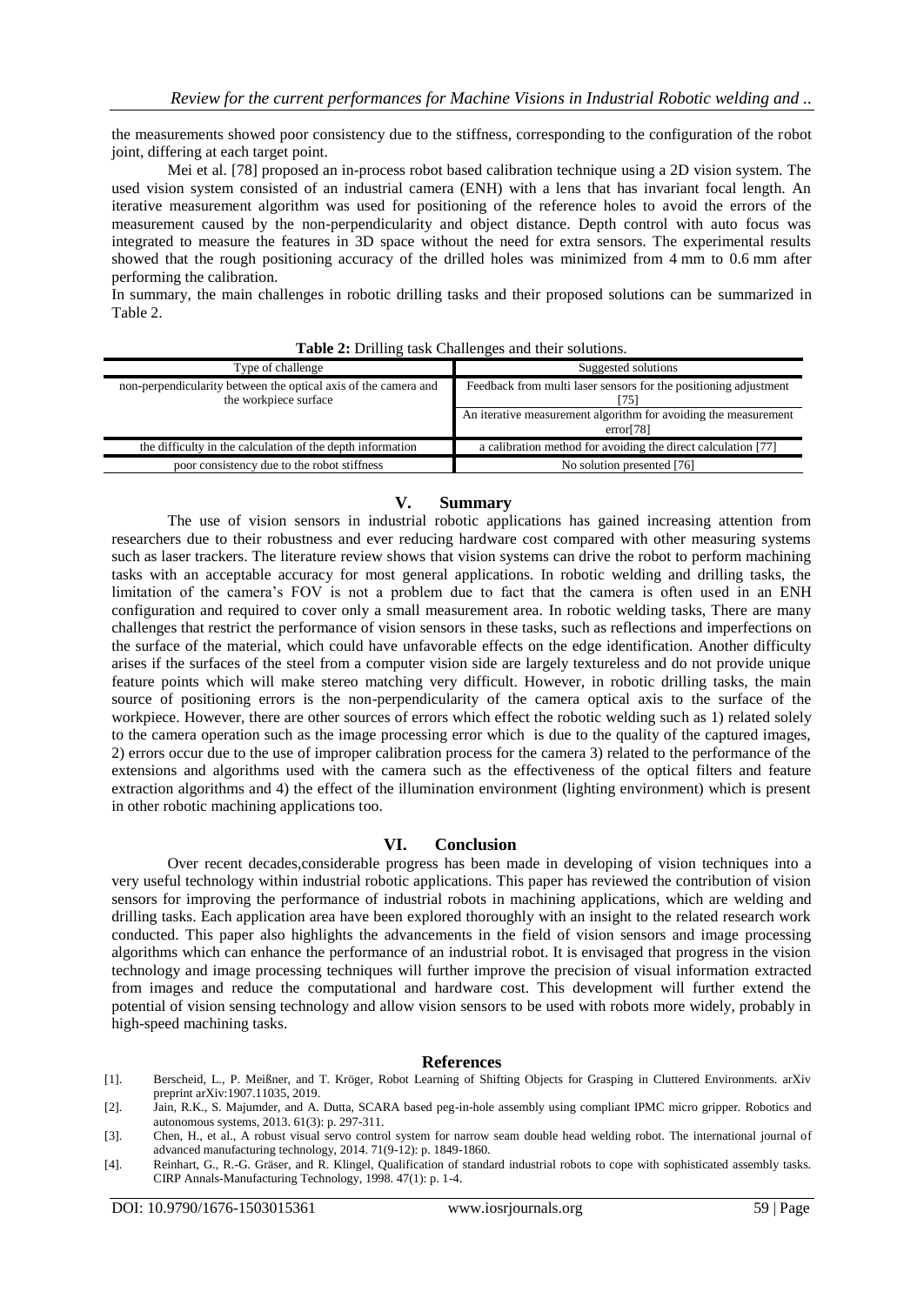- <span id="page-7-0"></span>[5]. Young, K. and C.G. Pickin, Accuracy assessment of the modern industrial robot. Industrial Robot: An International Journal, 2000. 27(6): p. 427-436.
- <span id="page-7-1"></span>[6]. Pérez, L., et al., Robot Guidance Using Machine Vision Techniques in Industrial Environments: A Comparative Review. Sensors, 2016. 16(3): p. 335.
- <span id="page-7-2"></span>[7]. Yuan, J. and S. Yu, End-effector position-orientation measurement. IEEE Transactions on Robotics and Automation, 1999. 15(3): p. 592-595.
- <span id="page-7-3"></span>[8]. Zhang, L., et al., Tracking mobile robot in indoor wireless sensor networks. Mathematical Problems in Engineering, 2014. 2014.
- <span id="page-7-4"></span>[9]. Corke, P., J. Lobo, and J. Dias, An introduction to inertial and visual sensing. The International Journal of Robotics Research, 2007. 26(6): p. 519-535.
- <span id="page-7-5"></span>[10]. Kiang, C.T., A. Spowage, and C.K. Yoong, Review of Control and Sensor System of Flexible Manipulator. Journal of Intelligent & Robotic Systems, 2015. 77(1): p. 187-213.
- <span id="page-7-6"></span>[11]. Axelsson, P., Sensor Fusion and Control Applied to Industrial Manipulators. 2014.
- <span id="page-7-7"></span>[12]. Hasan, A., et al., Trajectory tracking for a serial robot manipulator passing through singular configurations based on the adaptive kinematics Jacobian method. Proceedings of the institution of mechanical engineers, Part I: journal of systems and control engineering, 2009. 223(3): p. 393-415.
- <span id="page-7-8"></span>[13]. García-Rodríguez, R. and V. Parra-Vega, Cartesian sliding PID control schemes for tracking robots with uncertain Jacobian. Transactions of the Institute of Measurement and Control, 2011: p. 0142331210394908.
- <span id="page-7-9"></span>[14]. Borenstein, J., L. Feng, and H. Everett, Navigating mobile robots: systems and techniques. 1996: AK Peters, Ltd.
- <span id="page-7-10"></span>[15]. Wang, Z., et al., Experimental comparison of dynamic tracking performance of iGPS and laser tracker. The international journal of advanced manufacturing technology, 2011. 56(1-4): p. 205-213.
- <span id="page-7-11"></span>[16]. Choi, C., et al., Learning object grasping for soft robot hands. IEEE Robotics and Automation Letters, 2018. 3(3): p. 2370-2377.
- <span id="page-7-12"></span>[17]. Guo, H., et al. Real-time detection and classification of machine parts with embedded system for industrial robot grasping. in 2015 IEEE International Conference on Mechatronics and Automation (ICMA). 2015: IEEE.
- <span id="page-7-13"></span>[18]. Ding, L., et al., BIM-based task-level planning for robotic brick assembly through image-based 3D modeling. Advanced Engineering Informatics, 2020. 43: p. 100993.
- <span id="page-7-14"></span>[19]. Alzarok, H., S. Fletcher, and A.P. Longstaff, 3D Visual tracking of an articulated robot in precision automated tasks. Sensors, 2017. 17(1): p. 104.
- <span id="page-7-15"></span>[20]. Ma, X., et al. Intelligent welding robot system based on deep learning. in 2019 Chinese Automation Congress (CAC). 2019: IEEE.
- <span id="page-7-16"></span>[21]. Yu, L., et al., Vision based in-process inspection for countersink in automated drilling and riveting. Precision Engineering, 2019. 58: p. 35-46.
- <span id="page-7-17"></span>[22]. Bishop, B.E. and M.W. Spong, Adaptive calibration and control of 2D monocular visual servo systems. Control Engineering Practice, 1999. 7(3): p. 423-430.
- [23]. Carelli, R., O. Nasisi, and B. Kuchen. Adaptive robot control with visual feedback. in American Control Conference, 1994. 1994: IEEE.
- [24]. Cheah, C.C., et al., Approximate Jacobian control for robots with uncertain kinematics and dynamics. Robotics and Automation, IEEE Transactions on, 2003. 19(4): p. 692-702.
- [25]. Chaumette, F., Potential problems of stability and convergence in image-based and position-based visual servoing, in The confluence of vision and control. 1998, Springer. p. 66-78.
- [26]. Chen, J., et al. Adaptive homography-based visual servo tracking. in Intelligent Robots and Systems, 2003.(IROS 2003). Proceedings. 2003 IEEE/RSJ International Conference on. 2003: IEEE.
- [27]. Deng, L., F. Janabi-Sharifi, and W.J. Wilson. Stability and robustness of visual servoing methods. in Robotics and Automation, 2002. Proceedings. ICRA'02. IEEE International Conference on. 2002: IEEE.
- [28]. Espiau, B., F. Chaumette, and P. Rives, A new approach to visual servoing in robotics. Robotics and Automation, IEEE Transactions on, 1992. 8(3): p. 313-326.
- <span id="page-7-18"></span>[29]. Hutchinson, S., G.D. Hager, and P.I. Corke, A tutorial on visual servo control. Robotics and Automation, IEEE Transactions on, 1996. 12(5): p. 651-670.
- <span id="page-7-19"></span>[30]. Lippiello, V., B. Siciliano, and L. Villani. Eye-in-hand/eye-to-hand multi-camera visual servoing. in Decision and Control, 2005 and 2005 European Control Conference. CDC-ECC'05. 44th IEEE Conference on. 2005: IEEE.
- <span id="page-7-20"></span>[31]. Assa, A. and F. Janabi-Sharifi, Virtual Visual Servoing for Multicamera Pose Estimation. 2015.
- <span id="page-7-21"></span>[32]. Malis, E., G. Morel, and F. Chaumette, Robot control using disparate multiple sensors. The International Journal of Robotics Research, 2001. 20(5): p. 364-377.
- <span id="page-7-22"></span>[33]. Flandin, G., F. Chaumette, and E. Marchand. Eye-in-hand/eye-to-hand cooperation for visual servoing. in Robotics and Automation, 2000. Proceedings. ICRA'00. IEEE International Conference on. 2000: IEEE.
- <span id="page-7-23"></span>[34]. Marchand, E. and G.D. Hager. Dynamic sensor planning in visual servoing. in Robotics and Automation, 1998. Proceedings. 1998 IEEE International Conference on. 1998: IEEE.
- <span id="page-7-24"></span>[35]. Kragic, D. and H.I. Christensen, Survey on visual servoing for manipulation. Computational Vision and Active Perception Laboratory, Fiskartorpsv, 2002. 15.
- <span id="page-7-25"></span>[36]. Malis, E., F. Chaumette, and S. Boudet, 2½D visual servoing. Robotics and Automation, IEEE Transactions on, 1999. 15(2): p. 238- 250.
- <span id="page-7-26"></span>[37]. Elena, M., et al. Variable structure PID Controller for cooperative eye-in-hand/eye-to-hand Visual Servoing. in Control Applications, 2003. CCA 2003. Proceedings of 2003 IEEE Conference on. 2003: IEEE.
- <span id="page-7-27"></span>[38]. Hartley, R. and A. Zisserman, Multiple view geometry in computer vision. 2003: Cambridge university press.
- <span id="page-7-28"></span>[39]. Fuentes-Pacheco, J., J. Ruiz-Ascencio, and J. Rendón-Mancha, Binocular visual tracking and grasping of a moving object with a 3D trajectory predictor. Journal of applied research and technology, 2009. 7(3): p. 259-274.
- <span id="page-7-29"></span>[40]. Mishra, A., et al., Development of a flexible assembly system using industrial robot with machine vision guidance and dexterous multi-finger gripper, in Precision Product-Process Design and Optimization. 2018, Springer. p. 31-71.
- <span id="page-7-30"></span>[41]. Zhu, W.-d., et al., Development of a monocular vision system for robotic drilling. Journal of Zhejiang University SCIENCE C, 2014. 15(8): p. 593-606.
- <span id="page-7-31"></span>[42]. Zeng, J., et al. An algorithm of hand-eye calibration for arc welding robot. in 2019 16th International Conference on Ubiquitous Robots (UR). 2019: IEEE.
- <span id="page-7-32"></span>[43]. Xu, Y., et al., Real-time seam tracking control technology during welding robot GTAW process based on passive vision sensor. Journal of Materials Processing Technology, 2012. 212(8): p. 1654-1662.
- <span id="page-7-33"></span>[44]. Fridenfalk, M., Development of intelligent robot systems based on sensor control. 2003: Lund University.